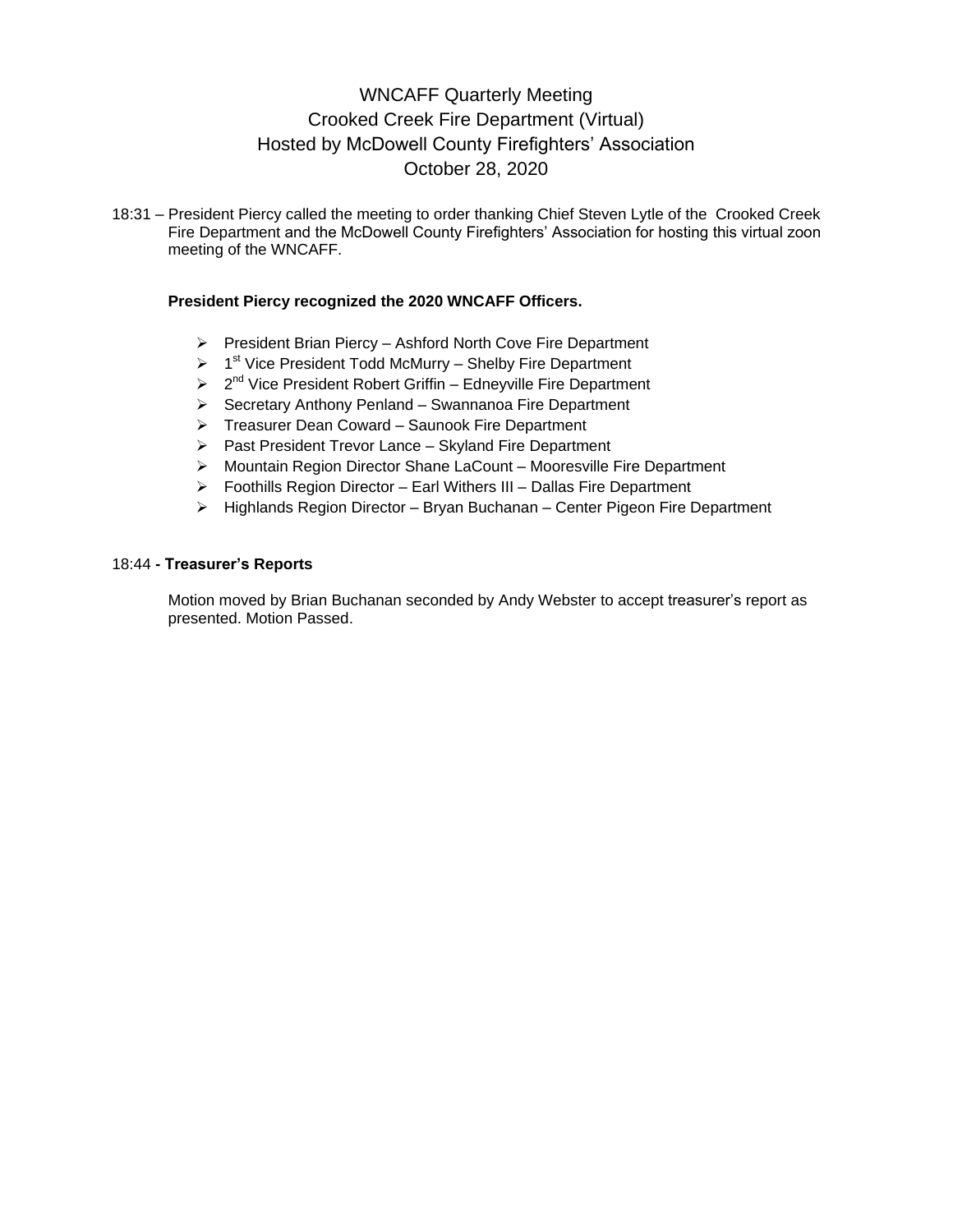### **Agency Reports as emailed to WNCAFF Secretary**

# *NCSFA*

# **Board Update**

- Our new officers were sworn in at conference, and Scott Rogers from Nash County is your new President.
- Steven Roberson is our newest Board member, representing the Piedmont.
- Past President Anthony Penland has rotated off the Board after serving 7 years.

# **Certified Membership Roster**

- The certified membership rostering period starts December 1, and runs through January 15, 2021.
- Chiefs please make sure you get your roster certified and submitted during this period so your personnel that participate in the Fire & Rescue Pension fund get credit for their 36 hours of training during 2020.
- In addition, your relief funds Board of Trustees reports need to be completed during the same period. Once you complete and certify your roster, you will be automatically prompted to update and certify your Board of Trustees Report.

# **Conference Update**

- Planning for the 2021 South Atlantic FIRE RESCUE Expo is well underway. It will be held Aug. 12-15, 2020 at the Raleigh Convention Center. SAFRE exhibitors can begin signing up for space around Nov. 1, 2020.
- We look forward to having the SAFRE conference after this year's conference was cancelled.

# **Legislation**

- In early 2018 Past President Jeff Cash from Cherryville set up a meeting with Congressman Patrick McHenry to discuss the issue of non-profits being allowed to join LGERS and the need for federal intervention. The meeting was held in Hickory and attended by members of the NCSFA and NCAFC's Board and staff. The State law that had initially allowed non-profit career firefighters in LGERS was overturned in the early 2000's by an IRS opinion letter indicating it would change the status of LGERS, possibly causing it to be taxed differently. At that point the NC law was revoked. For the past two years we have worked closely with Congressman Holding's and Congressman McHenry's Office to get federal legislation introduced. One reason for the delay was trying to get a majority of the Ways and Means Committee to agree to the legislation. Also, when the House changed to Democratic in 2018, we had to realign our efforts. There were also issues with the draft legislation. We have been working with McHenry's and Holdings office hard for the last year, and a few weeks ago we received an indication from Holding's and McHenry's office they were ready to move forward with the introduction. The last week before introduction we worked hard to get the remaining members of the NC delegation to sign onto the Bill, and we convinced all but one.
- October 6th, 2020, the bill was introduced in the House of Representatives. *HR 8538* now goes to the Ways and Means Committee, which we hope will include it in their major retirement package. This is the first and critical step to removing the Federal IRS restriction that prohibited NC from moving forward. If passed in Congress it will allow the NC General Assembly the opportunity to re-instate the law allowing participation. The final decision for participation will be getting legislation passed in NC, and the fire department itself agreeing to participate. IT IS IMPORTANT TO KNOW THAT IF IT PASSES AT THE FEDERAL LEVEL, WE WILL STILL HAVE TO GET IT INTRODUCED NEXT YEAR AND PASSED AT THE STATE LEVEL.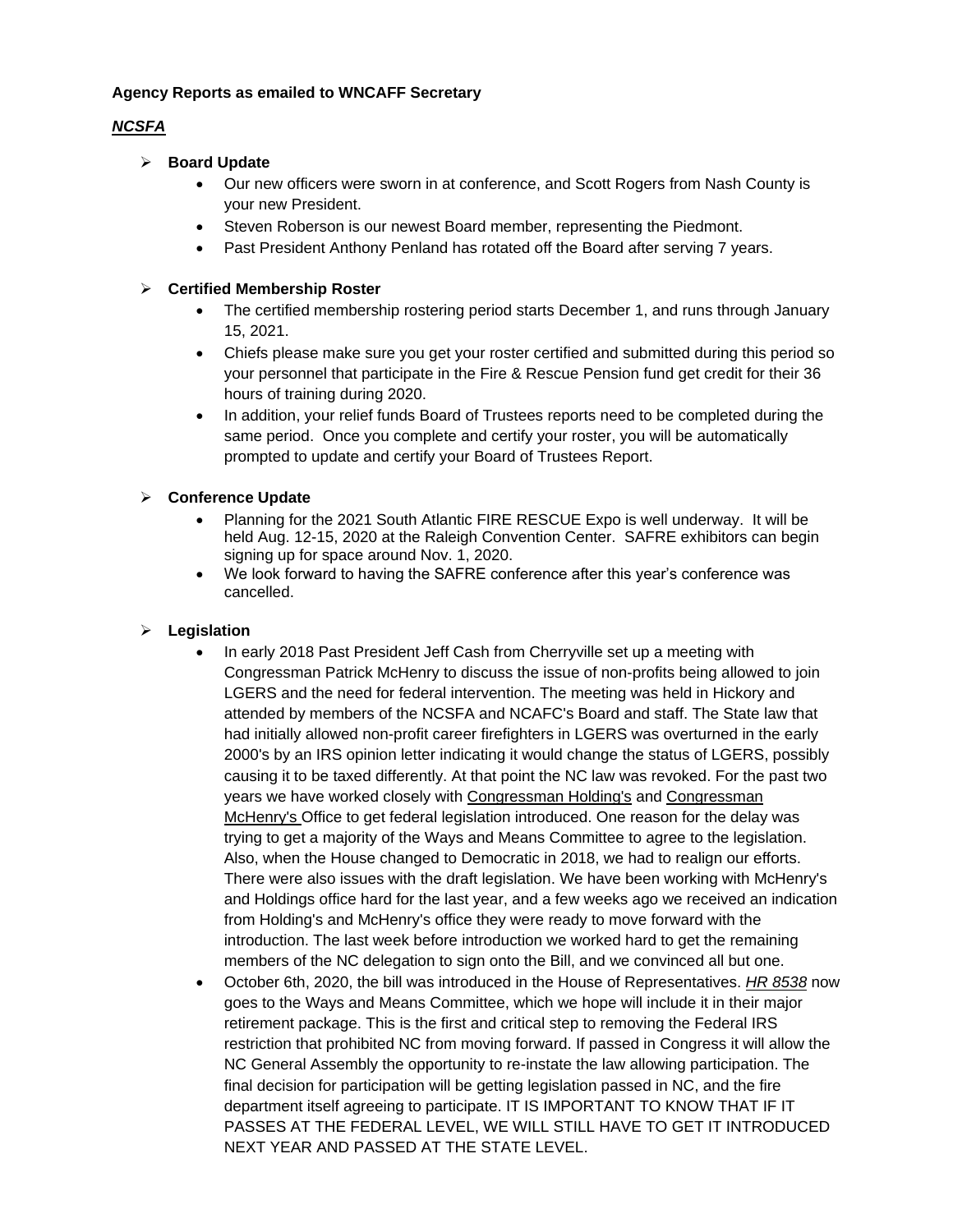- In addition to those in North Carolina who fought for the Bill, assisting tremendously in getting us to this point was: Rich Sheedy, Congressman Holding's Office; Doug Nation, Congressman McHenry's office; Dave Finger, National Volunteer Fire Council; and Evan Davis, International Association of Fire Chiefs.
- Please call your Representatives and ask them to continue to push for passage of HR 8538.

# **Staying Active Legislatively and Capital Impact**

- Right now we have 722 active Advocates on Capital Impact. That means out of 50,000+ firefighters, just a little over 1%.
- We would prefer to have many more, but the system is designed to allow people to join, not force or bulk sign them.
- If you want to keep up with what's going on and be a part of promoting and getting good legislation passed, join up. At the very least it will give you weekly updates and contact information for all of your representatives.
- Log on to NCSFA, click on the Legislative Banner called Capital Impact, or look under the Legislative Flag. Provide your email, design your own password, and provide your home zip code. It allows for much more, but that is all that is required. It takes less than 3 minutes.

# *NVFC*

- The NVFC held its fall meeting virtually during the first half of October. We were supposed to be in Wilmington, NC, but due to the pandemic we'll instead be in NC in the fall of 2022.
- A new platform for the NVFC Virtual Classroom launched over the summer. It is easy to use and features dozens of online courses and webinars on a variety of fire service topics. All courses are free to NVFC members. Check it out at [virtualclassroom.nvfc.org.](https://virtualclassroom.nvfc.org/)
- The NVFC has a monthly Train Strong webinar series that focuses on different topics impacting the fire and emergency services. The next one is November 5 and focuses on preparing your emergency service organization for an active shooter/hostile event response. You can find upcoming webinars and register from the NVFC's online calendar at [www.nvfc.org/events.](http://www.nvfc.org/events) Past webinars can also be viewed in the NVFC Virtual Classroom.
- In June we released a Directory of Behavioral Health Professionals that lists local providers ready and equipped to help firefighters, EMS providers, and their families. This is an important resource to share in your department. The directory is updated monthly as new providers are added. Find it at [www.nvfc.org/help.](http://www.nvfc.org/help)
- As part of the NVFC's SAFER grant, we conducted a research survey to identify institutional drivers that cause volunteers to leave and what can be done to positively impact retention. You can view this report on the NVFC web site. We'll now focus on developing resources based on this research to help departments with retention.
- It's been a challenging time for our nation's fire and EMS departments, and the NVFC has been actively working to provide resources and advocacy for the volunteer fire service during the COVID-19 pandemic. In addition, we were able to open up the Volunteer Firefighter Support Fund temporarily to volunteer responders financially impacted by COVID-19. \$150,000 was distributed to responders in need through that effort.
- The application period is open for the second round of FEMA's AFG COVID-19 Supplemental grants. Volunteer and combination departments can apply for a grant to fund PPE and other supplies to support COVID-19 response, including reimbursement for expenditures made earlier in 2020. You can find information and links on the NVFC web site.
- The NVFC fire service achievement awards were presented in local ceremonies this year due to the pandemic. Chair Steve Hirsch was able to talk with the recipients via Zoom. You can read all about this year's winners on the NVFC web site.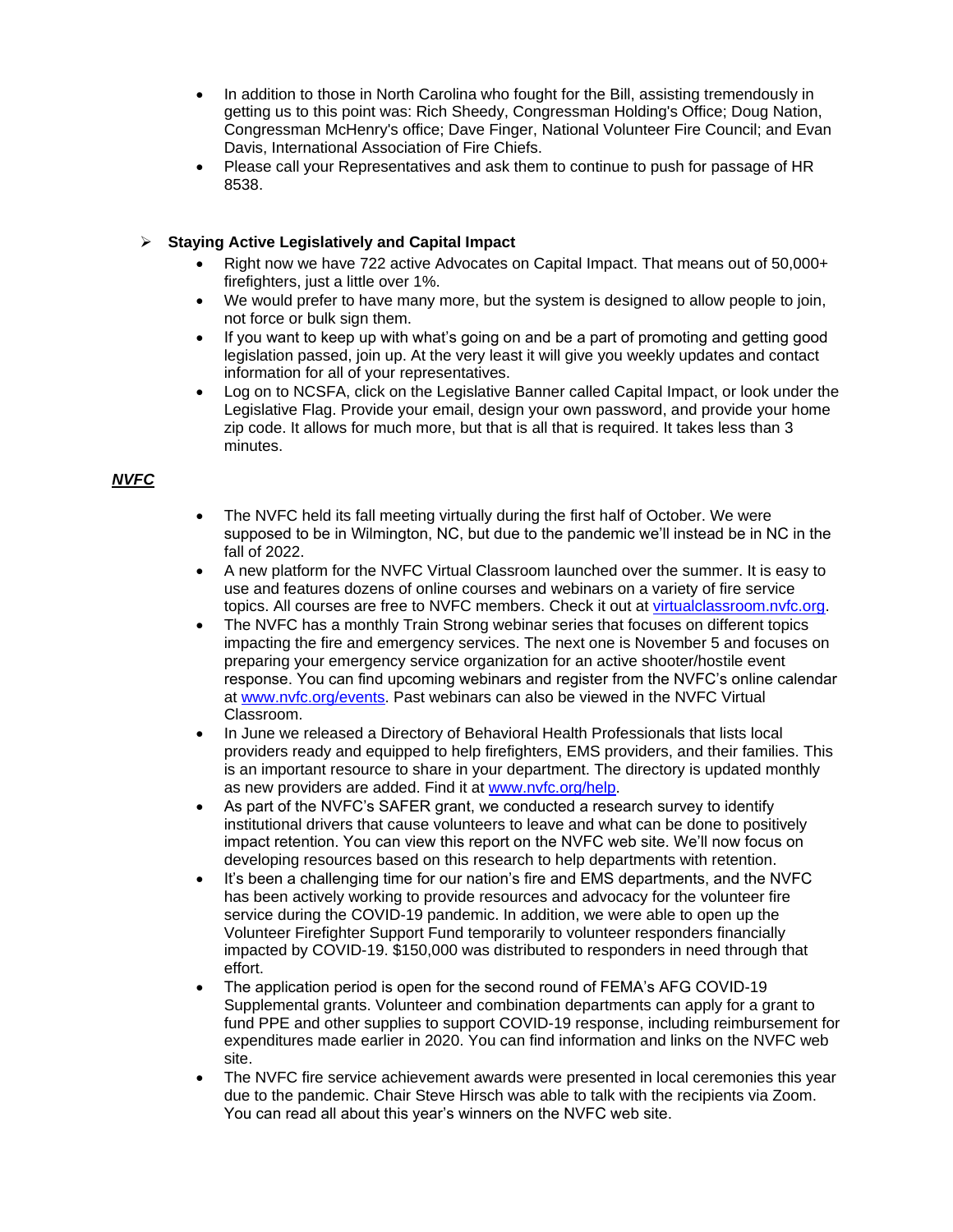- As can be expected, we've had to reschedule our in-person Training Summit and Recruitment and Retention Experience events to 2021. We'll be releasing more information about these events in the coming months.
- As a reminder, membership in the NVFC is just \$18 and comes with a variety of benefits, including an AD&D policy, free Virtual Classroom training, and access to the Volunteer Voices member community. Learn more and join at [www.nvfc.org/join.](http://www.nvfc.org/join)

# *NCFFF*

- **2020 LODD**
	- Corbin Lee Rogers, Carthage FD, January 31, 2020
	- Joe J Tucker, Throughfare FD, Wayne County, March 7, 2020
	- James "Tank: Waters, Tryon FD, April 7, 2020
	- Jason Dean, Clayton FD, September 22, 2020

# **NCFFF News**

- Due to the COVID restrictions that has been in place, the NCFFF was unable to hold the 15<sup>th</sup> Annual NC Fallen Firefighters Memorial in May of this year, nor were we able to hold it in August during the SAFRE Conference due to it being cancelled as well, the NCFFF is planning to hold a joint 2019/2020 Memorial Service in Nash Square at the Fallen Firefighters Memorial on Saturday May 1, 2021. 11 firefighters from 2019 will be honored and inducted into the memorial along with those lost in 2020.
- Since the COVID restrictions have been in place, which has prevented the NCFFF from attending Area fire schools as a vendor, cancellation of the North Carolina State Fair and many other fundraising abilities we were so accustom too in the past, our donations and funds has been hit hard. Our merchandise store on our website, [www.ncfff.org,](http://www.ncfff.org/) has become our main source of funds along with the a few gracious donations we have received throughout the year. We encourage everyone to visit our store and check out our new memorial T Shirts and many other new items we have.
- Please feel free to contact any of the Western Directors or myself if the NCFFF can be of assistance to you and your department.

# **NCFFF Regional Directors**

- Dennis Matheny, Rutherford County (828) 287-6854.
- Bob Benfield, Alexander County (828) 217-1416.